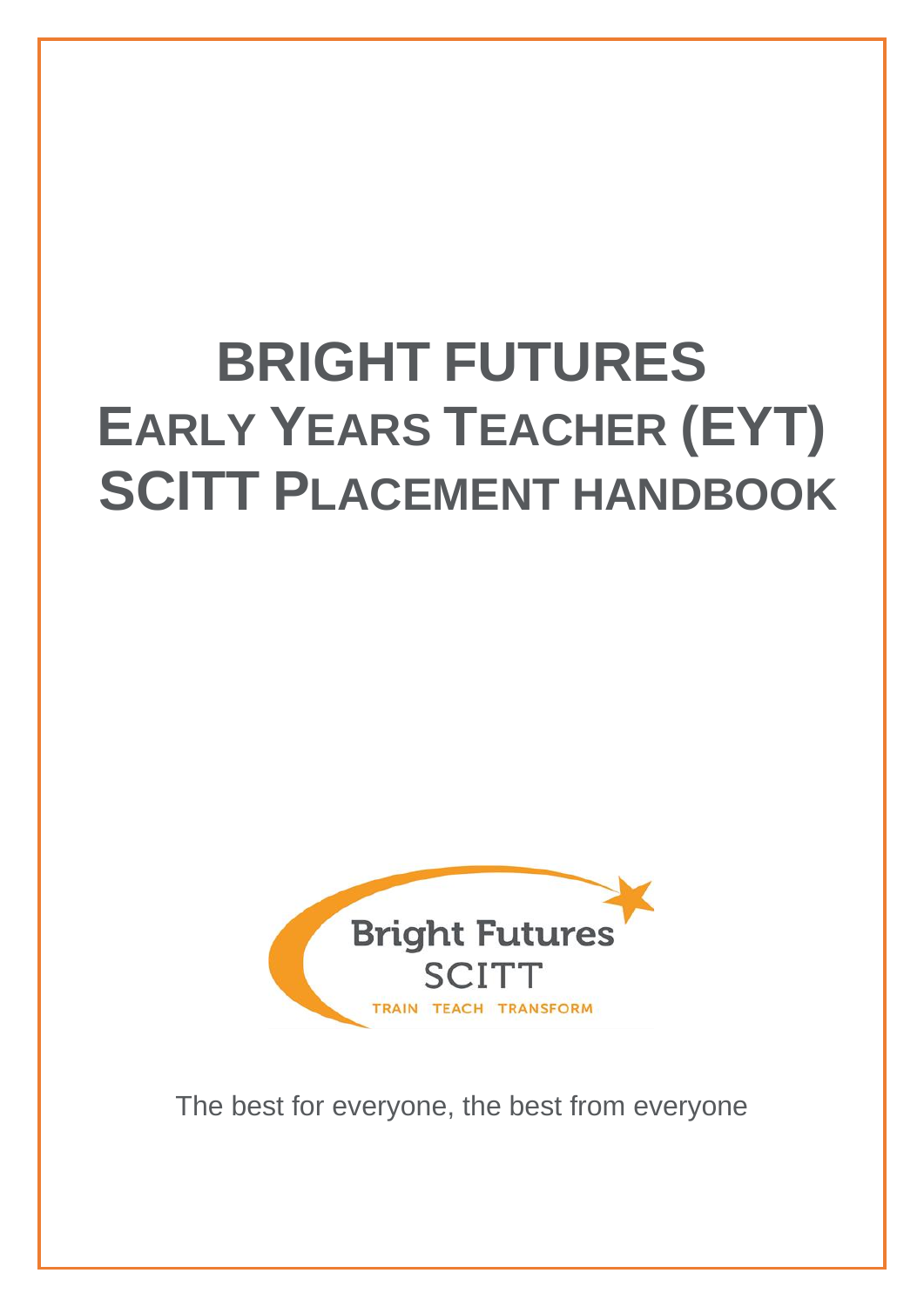| Contents                                 |  |
|------------------------------------------|--|
|                                          |  |
|                                          |  |
|                                          |  |
| Training with Bright Futures SCITT       |  |
| $\bullet$                                |  |
|                                          |  |
|                                          |  |
| $\bullet$                                |  |
| $\bullet$                                |  |
| Placements                               |  |
|                                          |  |
|                                          |  |
|                                          |  |
| $\bullet$                                |  |
|                                          |  |
| $\bullet$                                |  |
| $\bullet$                                |  |
| $\bullet$                                |  |
| $\bullet$                                |  |
| Evaluation of Early Years Teacher Status |  |
| $\bullet$                                |  |
| $\bullet$                                |  |
| $\bullet$                                |  |
| <b>Support for Trainees</b>              |  |
|                                          |  |
|                                          |  |
|                                          |  |
| $\bullet$                                |  |
| $\bullet$                                |  |
| <b>Guidance for Trainees</b>             |  |
|                                          |  |
|                                          |  |
|                                          |  |
| $\bullet$                                |  |
| <b>Guidance for Mentors</b>              |  |
|                                          |  |
|                                          |  |
|                                          |  |
|                                          |  |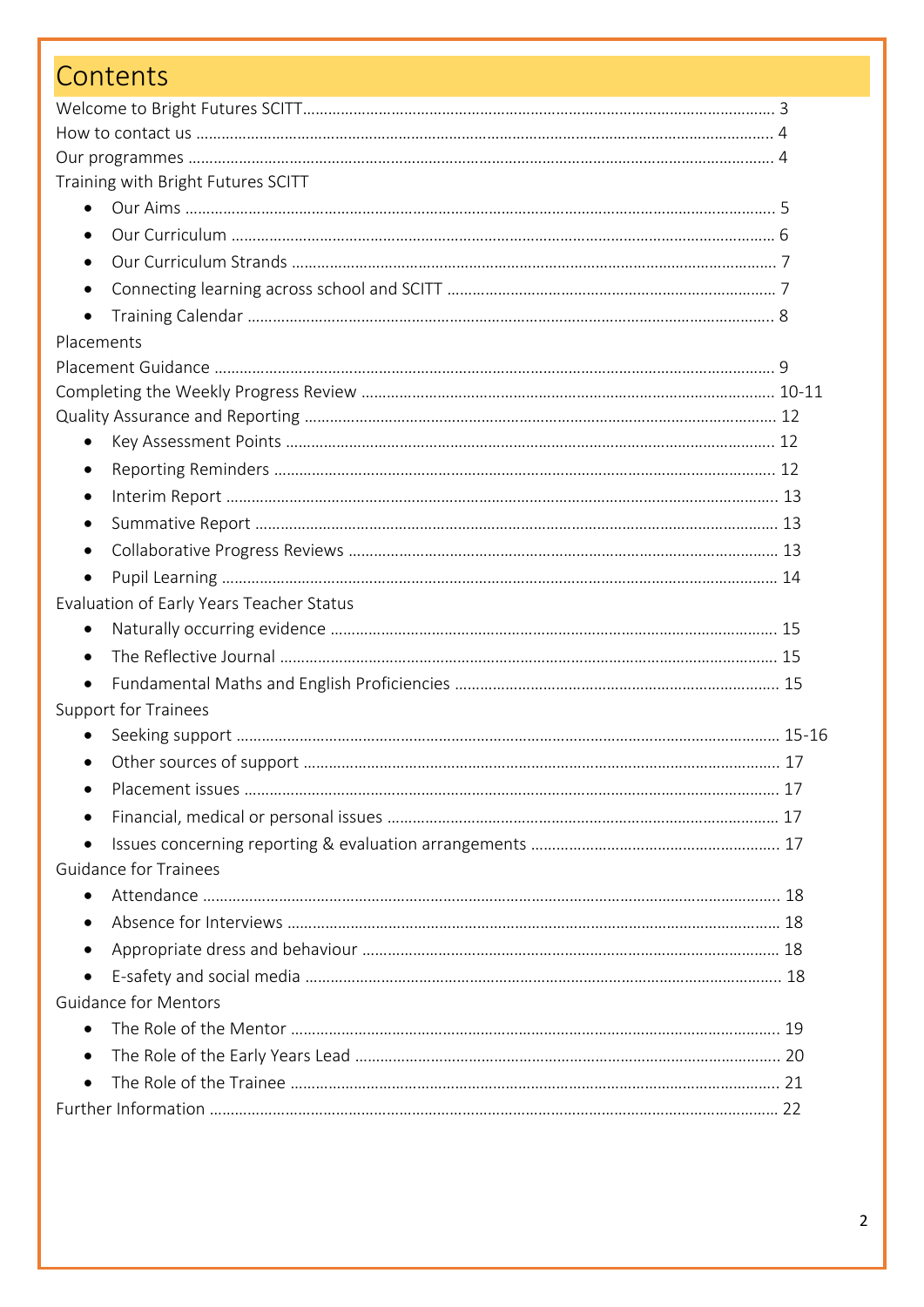# We are Bright Futures SCITT

Bright Futures SCITT is a school-led teacher training provider which sits within the Bright Futures Development Network. We are proud to be part of Bright Futures Educational Trust - a multiacademy trust made up of richly diverse schools across Greater Manchester and Blackpool. We are passionate about working together within and beyond the Trust to achieve our aspirational vision: the best *for* everyone, the best *from* everyone. We are an organisation that is underpinned by values of: community, integrity and passion. In everything we do, we remember that we are accountable to the children, families and communities that we serve.

Our trainees are immersed in schools from day one of the programme and receive high quality training from practicing subject specialists. Our mentors find that developing new teachers enriches their own practice and trainees love to be part of the school communities in our partnership. Thank you for the valuable part you play in developing future teachers and for working with Bright Futures SCITT.



Passion We take responsibility. work hard and have

high aspirations.



We work together for a common purpose acknowledging our diversity as strength.



Integrity We do the right things for the right reasons..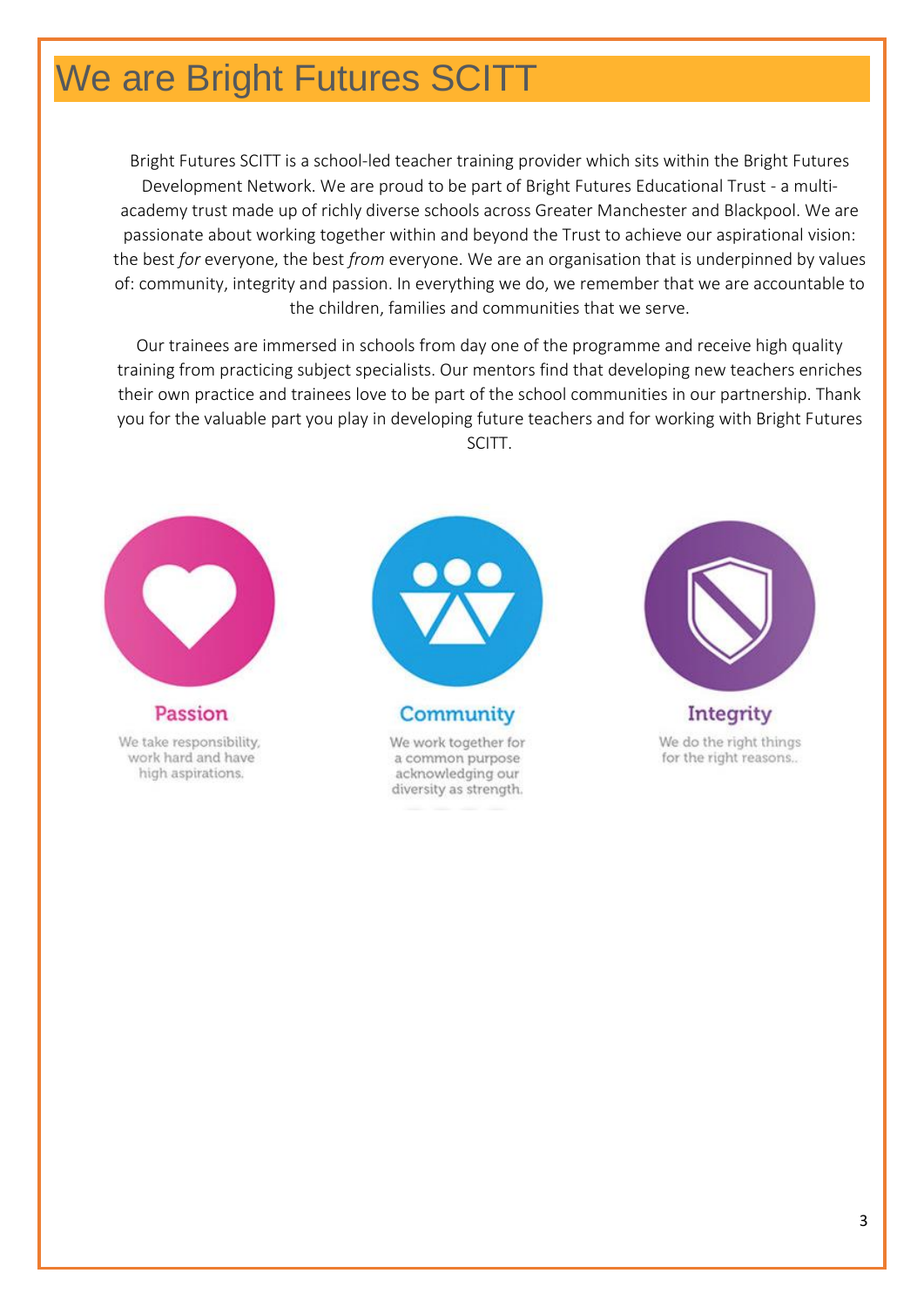### How to contact us

The Bright Futures SCITT Team are happy to support your development during the training year. All staff work flexibly so email is the quickest way to get in touch with us. Please email to arrange a call if you'd prefer.

| <b>SCITT Role</b>                | Name                      | Email                                        | Nature of enquiry                               |
|----------------------------------|---------------------------|----------------------------------------------|-------------------------------------------------|
| Director of SCITT                | Eleanor Davidson          | EDavidson@bright-<br>futures.co.uk           |                                                 |
| <b>SCITT Early Years</b><br>Lead | Donna Lamey               | DLamey@bright-<br>futures.co.uk              | Trainee progress,<br>training and pastoral      |
| <b>SCITT Primary Lead</b>        | Philippa Huynh            | PHuynh@bright-<br>futures.co.uk              | Trainee progress,<br>training and pastoral      |
| <b>SCITT Secondary</b><br>Lead   | Nicola Neesam             | NNeesam@bright-<br>futures.co.uk             | Trainee progress,<br>training and pastoral      |
| <b>SCITT Manager</b>             | Hilary Langmead-<br>Jones | HLangmead-<br>jones@bright-<br>futures.co.uk | General administrative<br>enquiries<br>Pastoral |
| <b>SCITT Coordinator</b>         | Christine Sorensen        | CSorensen@bright-<br>futures.co.uk           | Reporting enquiries<br>Evaluations              |

### Our Programmes

We offer the following programmes. Please contact Hilary Langmead-Jones [\(HLangmead-Jones@bright](mailto:HLangmead-Jones@bright-futures.co.uk)[futures.co.uk\)](mailto:HLangmead-Jones@bright-futures.co.uk) if you are interested in hosting trainees on any of the following routes:

| Early Years Teacher Status (EYTS)     | An employment-based route for candidates who are           |
|---------------------------------------|------------------------------------------------------------|
|                                       | currently employed in an Early Years setting               |
| Early Primary 3-7 QTS                 | A one year full-time course for candidates wishing to      |
|                                       | specialise in the 3-7 age range.                           |
| Primary 5-11 QTS                      | A one year full-time course for candidates wishing to      |
|                                       | specialise in the 5-11 age range.                          |
| Primary 5-11 with SEND Specialism QTS | A one year full-time course for candidates wishing to      |
|                                       | specialise in SEND.                                        |
| Secondary QTS                         | A one year full-time course. We offer a range of subjects. |
|                                       | See website for details.                                   |

# Training with Bright Futures SCITT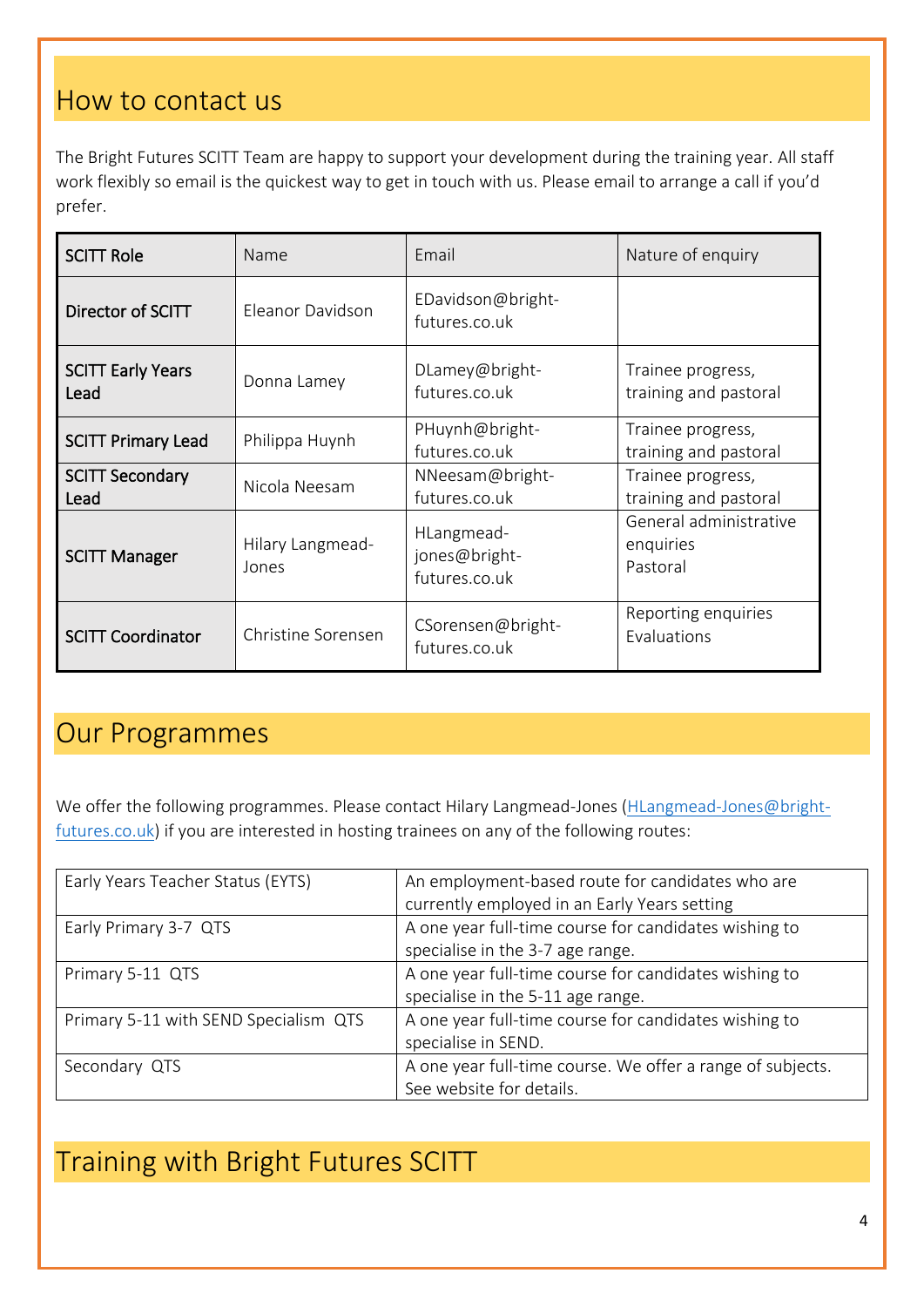### Our Aims

- To deliver high quality, innovative, research-led practice
- To develop reflective and responsive practitioners over time
- To foster practice which promotes high quality outcomes for learners
- To ensure a supportive and nurturing environment which will allow trainees to flourish
- Inspire a high level of professional conduct which reflects our key values of integrity, community and passion
- Partnership is central to all that we do. All our actions are centred around building deep, sustainable relationships

# Our Curriculum

Our curriculum is designed to develop motivated, collaborative and learner-centred teachers who contribute effectively to schools and the teaching profession. We are committed to providing a rich, responsive and well-sequenced curriculum for our trainees which will allow them to fully meet the Teachers' Standards by the end of the programme. Mentors play a significant role in the implementation of our curriculum by supporting our trainees to Learn, Explore and Apply their centre-based learning in the classroom.

| <b>Bright Futures SCITT</b><br>Curriculum                                             |                                                                                                  |                                                                                              |  |  |
|---------------------------------------------------------------------------------------|--------------------------------------------------------------------------------------------------|----------------------------------------------------------------------------------------------|--|--|
| llntent<br>To develop teachers who are                                                |                                                                                                  |                                                                                              |  |  |
| <b>Motivated</b>                                                                      | Collaborative                                                                                    | Learner-centred                                                                              |  |  |
| Engaged with research<br>Reflective<br>Innovative                                     | Deep, sustainable relationships<br>High levels of professional conduct                           | High quality outcomes for learners<br>Supportive and nurturing<br>environment - all flourish |  |  |
| Implementation<br>Embedding knowledge into practice through collaboration with others |                                                                                                  |                                                                                              |  |  |
| Learn                                                                                 | <b>Explore</b>                                                                                   | Apply                                                                                        |  |  |
| Centre-based Learning<br>Independent CPD                                              | Guided/structured observation<br>Modelled practice<br>Professional dialogue<br>Guided reflection | Apply knowledge gained through<br>learning and exploration                                   |  |  |
| <b>Impact</b><br>Motivated practitioners that motivate others                         |                                                                                                  |                                                                                              |  |  |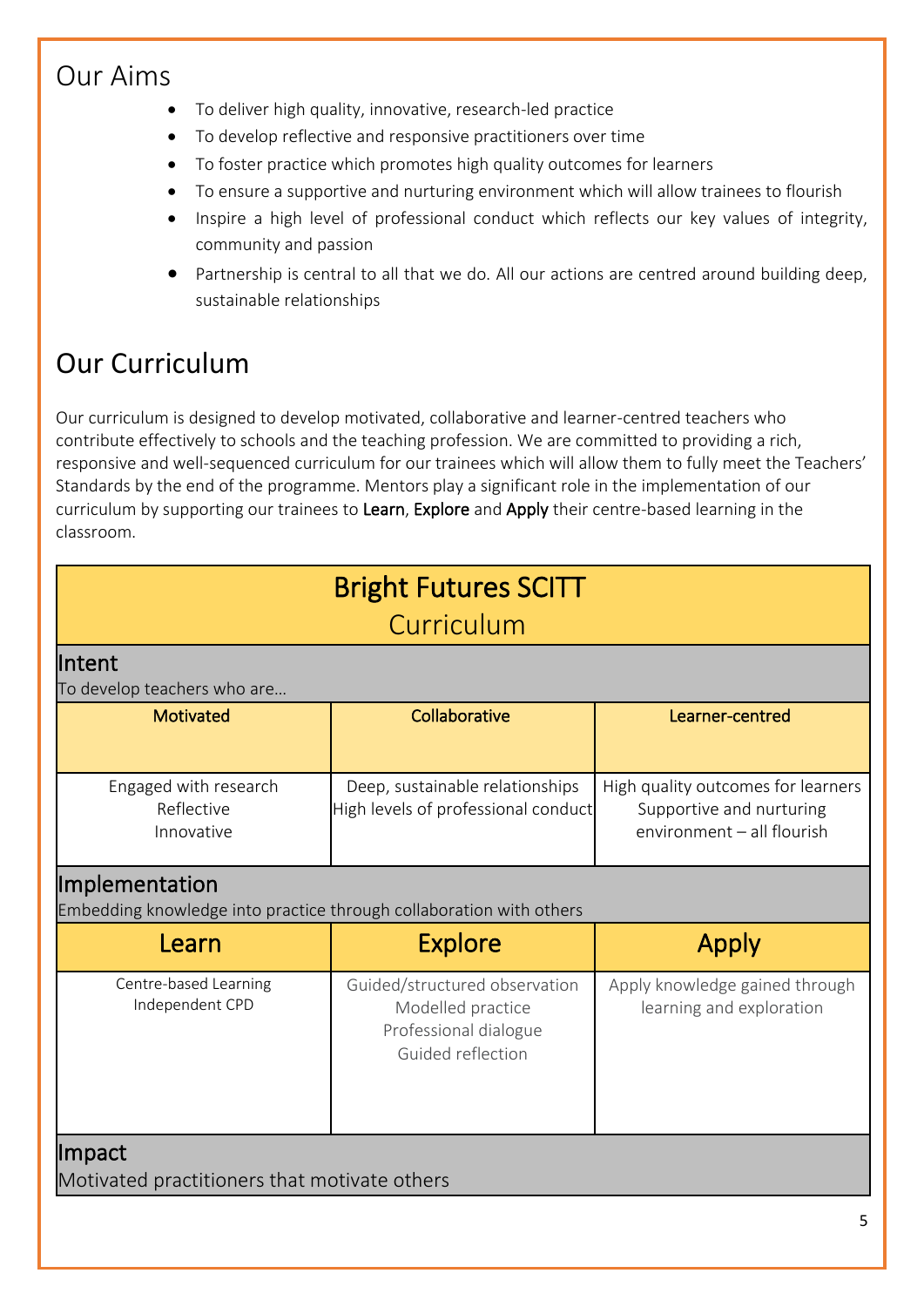| <b>Teachers</b>                                                                                                                            | Children<br>and young people                                    | The Profession                                                                                            |
|--------------------------------------------------------------------------------------------------------------------------------------------|-----------------------------------------------------------------|-----------------------------------------------------------------------------------------------------------|
| Motivated to learn and develop<br>practice<br>Learning from and taking part in<br>research<br>Engaging in sustainable working<br>practices | Feel secure and valued<br>Love to learn<br>Are ready to move on | Engagement with research and<br>collaboration with others ensures a<br>positive future for the profession |

# Our Curriculum Strands

Our curriculum is organised around 8 key strands. They are based on the key areas within the Early Years Teaching Standards Framework. We encourage trainees to reflect on their training in one of the 8 strands (learn), build on their learning (explore) and put it into practice in the classroom (apply).

# **Learn Explore Apply**

| expectations | good<br>outcomes<br>for children | Setting high   Promoting   Knowledge of   Planning of  <br><b>Early Learning education</b><br>and the EYFS | and care | <b>Adaptive</b><br>teaching,<br>$\vert$ responding to the $\vert$ assessment $\vert$ Requirements $\vert$<br>needs of all | <b>Accurate</b><br>use of | <b>Safeguarding</b><br>and Welfare | Wider<br>professional<br><b>responsibilities</b> |
|--------------|----------------------------------|------------------------------------------------------------------------------------------------------------|----------|---------------------------------------------------------------------------------------------------------------------------|---------------------------|------------------------------------|--------------------------------------------------|
|              |                                  |                                                                                                            |          | children                                                                                                                  |                           |                                    |                                                  |

# Connecting learning across settings and SCITT

Trainees, tutors, mentors and trainers all have a part to play in making connections between Centre-based and Setting-based learning. We help schools to do this by sharing our Curriculum Plan (see Mosaic) and we ask trainees to lead the conversation on this by sharing what they have learned with schools. Effective learning makes connections between theoretical knowledge and practical pedagogy.

#### **Centre-based learning**

This usually takes the form of directed training, some of which takes place at our SCITT centre and some in schools.

#### **Setting-based learning**

Setting-based learning might be directed training, professional dialogue, professional development sessions or experiential learning in an early years setting.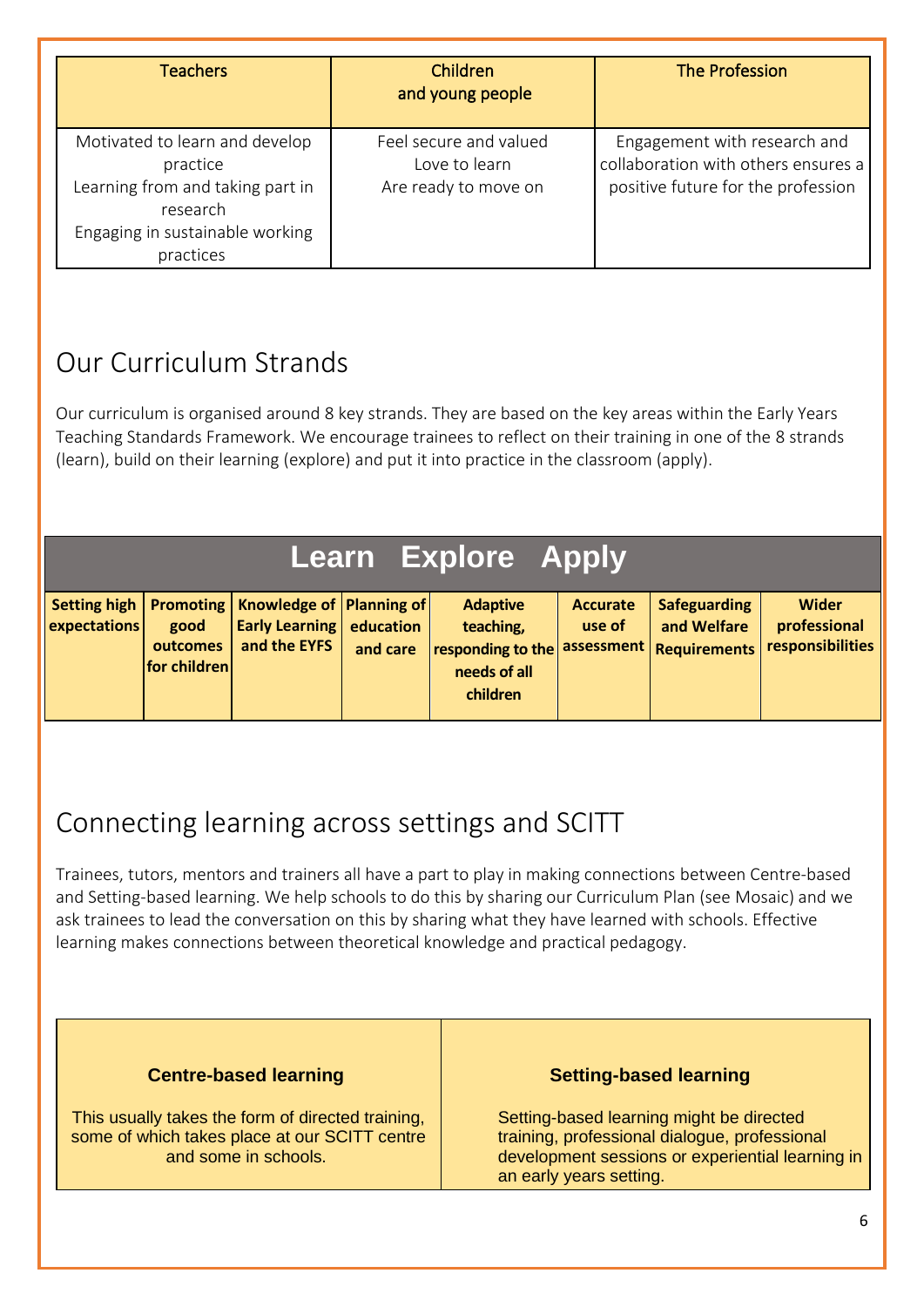| <b>Professional Development</b><br>Training | <b>Curriculum Subject</b><br>Knowledge Training | Professional Dialogue with mentor and<br>colleagues |  |  |
|---------------------------------------------|-------------------------------------------------|-----------------------------------------------------|--|--|
|                                             |                                                 |                                                     |  |  |
| <b>Experiential Learning</b>                |                                                 |                                                     |  |  |
| Observation, Planning, Teaching, Reflection |                                                 |                                                     |  |  |
|                                             |                                                 |                                                     |  |  |

# Training Calendar

#### **Early years training calendar 2021/2022**

 Most training will take place at the Bright Futures training centre based in Altrincham Grammar School for Girls, Cavendish Rd Bowdon, Altrincham WA14 2NL. **If arrangements need to change (due to health and safety reasons such as Covid-19) trainees will be notified in advance. This may include alternative venues or digital/online delivery.**

Please bring a packed lunch - tea and coffee are provided. Unfortunately there is no on-site parking, they operate a permit only scheme which is closely monitored. Parking can be found as street parking around the school site or around a 5 minute walk away at The Bowdon Rooms, The Firs, Bowdon, Altrincham, WA14 2TQ.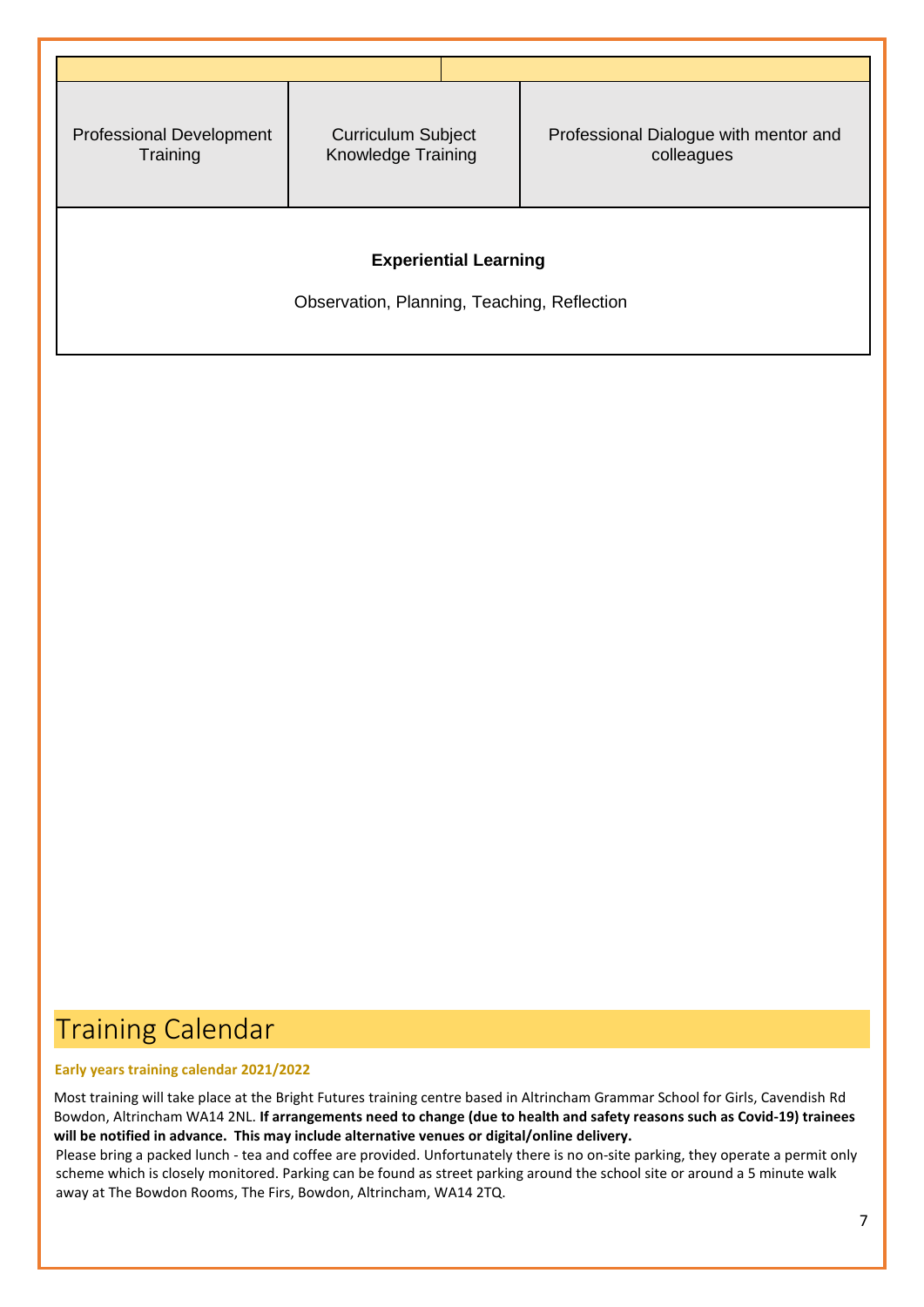| (Sessions highlighted in blue indicate that the EY Primary PGCE trainees will be joining the EYTS trainees for training) |                                                                                                                                                                                                                                                                                                       |
|--------------------------------------------------------------------------------------------------------------------------|-------------------------------------------------------------------------------------------------------------------------------------------------------------------------------------------------------------------------------------------------------------------------------------------------------|
| 21/09/2021<br><b>Venue: Altrincham Girls Grammar</b><br><b>Time: AM &amp; PM sessions</b>                                | Induction Day (See info sheet for details)<br>Donna Lamey – EYITT Lead                                                                                                                                                                                                                                |
| 28/09/2021<br><b>Venue: Altrincham Girls Grammar</b><br>Time: 9.45am - 3.45pm                                            | The EYFS Curriculum and Understanding Child Development from 0-5 years /Observation,<br>planning and assessment<br>AM: Jamie Allman - University of Cumbria Pre-school (EYFS Curriculum and Child development)<br>PM: Jamie Allman and Donna Lamey (Observation, Assessment and Planning in the EYFS) |
| 12/10/2021                                                                                                               | The Foundations of Early Literacy and Numeracy (Ages 0 to 4 years)                                                                                                                                                                                                                                    |
| <b>Venue: Zoom</b>                                                                                                       | AM: Donna Lamey- EYITT Lead (Early Literacy and phonemic awareness)                                                                                                                                                                                                                                   |
| Time: 9.45am - 3.45pm                                                                                                    | PM: Laura Taylor - St Bede Academy (Early Numeracy)                                                                                                                                                                                                                                                   |
| 02/11/2021                                                                                                               | Literacy and Numeracy in Reception/Understanding Early Phonics                                                                                                                                                                                                                                        |
| <b>Venue: Altrincham Girls Grammar</b>                                                                                   | AM: Sayeh Mariner – ESSA Primary (Literacy and Numeracy in Reception)                                                                                                                                                                                                                                 |
| Time: 9.45am - 3.45pm                                                                                                    | PM: Donna Lamey – SCITT Lead (Understanding Early Phonics)                                                                                                                                                                                                                                            |
| 17/11/2021                                                                                                               | Leadership and Management – Leading high quality practice                                                                                                                                                                                                                                             |
| <b>Venue: Altrincham Girls Grammar</b>                                                                                   | AM: Sarah Hawksley (Behaviour Management)                                                                                                                                                                                                                                                             |
| Time: 9.45am - 3.45pm                                                                                                    | PM: Philippa Perks (Leading Practice)                                                                                                                                                                                                                                                                 |
| 30/11/2021                                                                                                               | Adaptive Teaching to support all learners – Equality and Inclusion/ Differentiation and SEND                                                                                                                                                                                                          |
| <b>Venue: The Orchards Specialist School, Stretford (M32 9TG)</b>                                                        | AM: The Orchards Specialist School (SEND/Differentiation)                                                                                                                                                                                                                                             |
| Time: 9.45am - 3.45pm                                                                                                    | PM: Donna Lamey - EYITT Lead (Equality and Inclusion)                                                                                                                                                                                                                                                 |
| 15/12/2021                                                                                                               | Effective Assessment in the EYFS/Critical Reflective Teaching Practice                                                                                                                                                                                                                                |
| Venue: Wellfield Infant School, Sale (M33 5QW)                                                                           | AM: Kate Douglas - Wellfield Infant School (Assessment in the EYFS)                                                                                                                                                                                                                                   |
| Time: 9.45am - 3.45pm                                                                                                    | PM: Donna Lamey - EYITT Lead (Critical Reflective Teaching Practice)                                                                                                                                                                                                                                  |
| 11/01/2022                                                                                                               | Understanding Self-regulation and Emotional Development/Safeguarding                                                                                                                                                                                                                                  |
| <b>Venue: Altrincham Girls Grammar</b>                                                                                   | AM: Lisa Wisher (Self-Regulation/Emotional Development and Childhood Trauma)                                                                                                                                                                                                                          |
| Time: 9.45am - 3.45pm                                                                                                    | PM: Donna Lamey - EYITT Lead (Safeguarding)                                                                                                                                                                                                                                                           |
| 26/01/2022<br><b>Venue: Home Learning</b><br>Time: 9.45am - 3.45pm                                                       | Directed Study for EYTS trainees at home<br>Donna Lamey available all day for 1:1/group support and tutorials                                                                                                                                                                                         |
| 08/02/2022                                                                                                               | <b>Effective Practice in Reception and KS1</b>                                                                                                                                                                                                                                                        |
| <b>Venue: Altrincham Girls Grammar</b>                                                                                   | AM: Lynne Hampton - Brooklands Primary School - (Reception/EYFS Profile)                                                                                                                                                                                                                              |
| Time: 9.45am - 3.45pm                                                                                                    | PM : Lynne Hampton - Brooklands Primary School - (KS1/Transition)                                                                                                                                                                                                                                     |
| 22/02/2022                                                                                                               | Science & the curiosity approach/Enabling Environments - (Indoor and outdoor Provision)                                                                                                                                                                                                               |
| Zoom - online delivery                                                                                                   | AM: Paula Allison - St Bede Academy (Science and the Curiosity Approach)                                                                                                                                                                                                                              |
| Time: 9.45am - 3.45pm                                                                                                    | PM: TBC (Enabling Environments)                                                                                                                                                                                                                                                                       |
| 8/03/2022                                                                                                                | Embedding effective teaching skills/Revisiting Key EYFS Areas of Learning                                                                                                                                                                                                                             |
| 'enue: Altrincham Girls Grammaı                                                                                          | AM: Kate Dean (Effective Teaching)                                                                                                                                                                                                                                                                    |
| Time: 9.45am - 3.45pm                                                                                                    | PM: Donna Lamey - EYITT Lead (Revisiting EYFS Subject Knowledge)                                                                                                                                                                                                                                      |
| 22/03/2022<br><b>Venue: Altrincham Girls Grammar</b><br>Time: 9.30-3.00                                                  | <b>Early Years Conference</b><br>Further details to follow                                                                                                                                                                                                                                            |
| 10/05/2022<br><b>Venue: Altrincham Girls Grammar</b><br>Time: 9.45am - 3.45pm                                            | <b>Preparation for EYT Year</b><br>Donna Lamey                                                                                                                                                                                                                                                        |
| 13/06/2022<br><b>Venue: Altrincham Girls Grammar</b><br>Time: 9.45am - 3.45pm                                            | Moderation Day<br>Donna Lamey                                                                                                                                                                                                                                                                         |
| 24/06/2022<br><b>Venue: Altrincham Girls Grammar</b><br>Time: TBC                                                        | Celebration Day                                                                                                                                                                                                                                                                                       |

### Placements

#### **School/Setting Placements**

The School Centred Initial Teacher Training course trains teachers for teaching across the EYFS, leading to Early Years Teacher qualification (0-5). They must also understand how early education links beyond age 5 and into key stages 1 and 2 in school. The following table indicates the nature and duration of the placements.

| <b>Placement type</b> | <b>Brief description of placement</b> |
|-----------------------|---------------------------------------|
|-----------------------|---------------------------------------|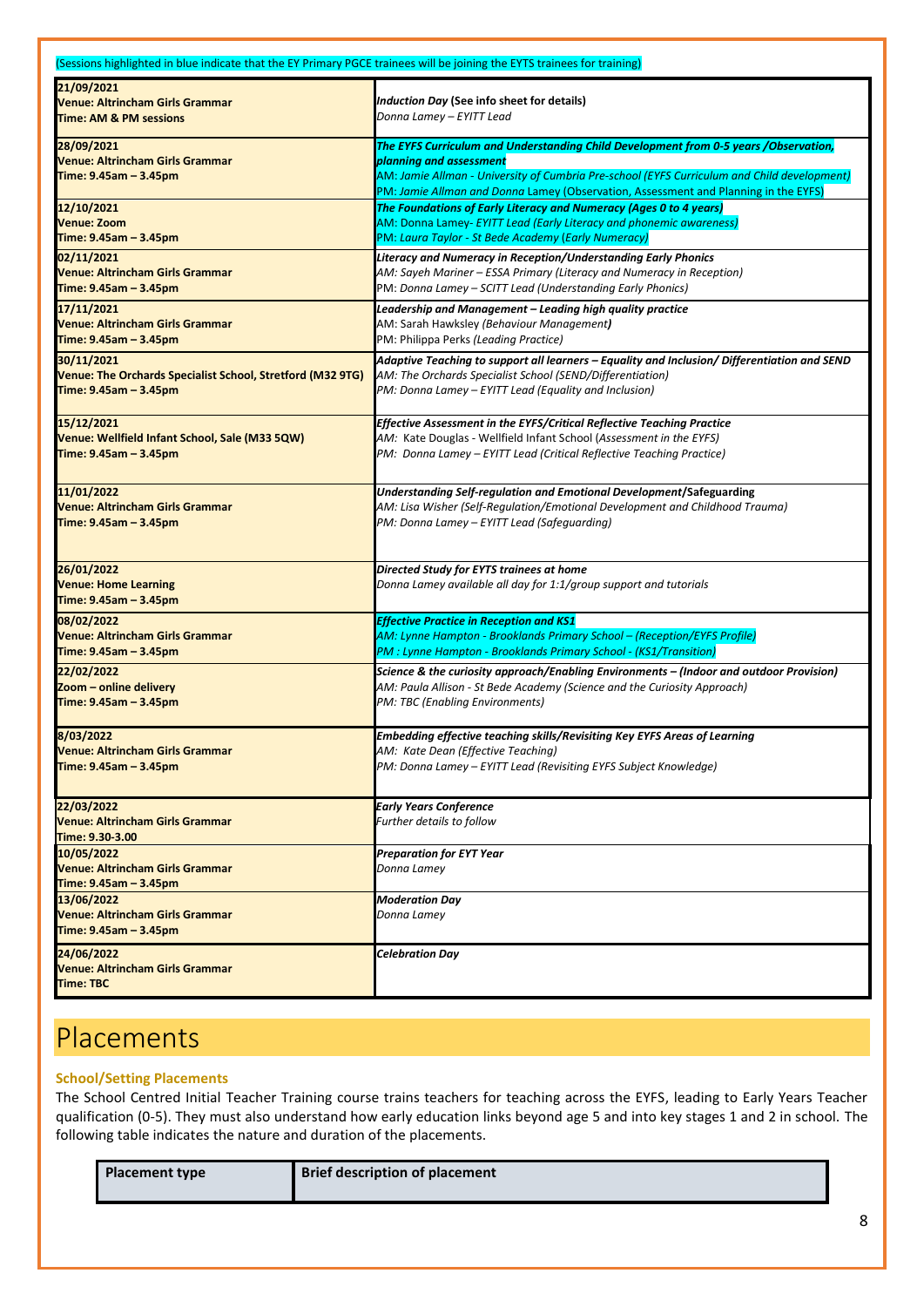| <b>PLACEMENT A</b>           | The main 'employed' placement                                                                                                                                                                                                                                                                                                                                                          |
|------------------------------|----------------------------------------------------------------------------------------------------------------------------------------------------------------------------------------------------------------------------------------------------------------------------------------------------------------------------------------------------------------------------------------|
|                              | Trainees work closely with their school or setting mentor to plan and deliver<br>individual, group and whole class sessions. They work within the framework and<br>ethos of the organisation to build up the curriculum range and frequency of their<br>teaching experience. Opportunities should be provided across the 0-5 age range<br>as appropriate within the school or setting. |
| <b>PLACEMENT B</b>           | The contrasting placement                                                                                                                                                                                                                                                                                                                                                              |
|                              | This will vary according to the experiences gained in placement A.                                                                                                                                                                                                                                                                                                                     |
|                              | For example:                                                                                                                                                                                                                                                                                                                                                                           |
|                              | Trainees based in a reception class or school nursery will require experience in the<br>birth to three age range (minimum of 2 weeks). This will include leading teaching<br>and assessment as appropriate.                                                                                                                                                                            |
|                              | Trainees based in a nursery, day care or pre-school setting will require experiences<br>in the birth to four age range and the reception phase of the EYFS. This will include<br>leading teaching and assessment as appropriate, including whole class teaching.                                                                                                                       |
|                              | All trainees must spend a minimum of 2 weeks leading practice in a reception<br>class.                                                                                                                                                                                                                                                                                                 |
| <b>KS1 and KS2 placement</b> | All trainees should gain experience in KS1 and KS2. This will include observing<br>teaching and learning and supporting groups of children as required by the class<br>teacher.                                                                                                                                                                                                        |
|                              | This should be for up to a 2 week period (either in a block or individual days<br>throughout the year).                                                                                                                                                                                                                                                                                |
|                              |                                                                                                                                                                                                                                                                                                                                                                                        |

**Please note - there may be individual differences based on the trainee's recent and relevant experiences. This will be agreed with the course leader.**

#### Every Week:

- Plan the key focused work for the following week and arrange a suitable time to complete the Weekly Review.
- Complete a formal observation
- Meet to discuss the week. Completion of the weekly review might be a shared process.

### Completing the Weekly Review

The Weekly Review is a reflection on trainee progress across the week. We ask trainees to lead the conversation with a reflection on what they have learned in their centre-based learning and how they have explored and applied this knowledge. This is followed by the Mentor's comments on trainee progress and pupil learning. Please ensure that targets are reviewed and set each week – this should be a shared process. Below is an annotated copy of the Weekly Progress Review form – this is intended as a guide.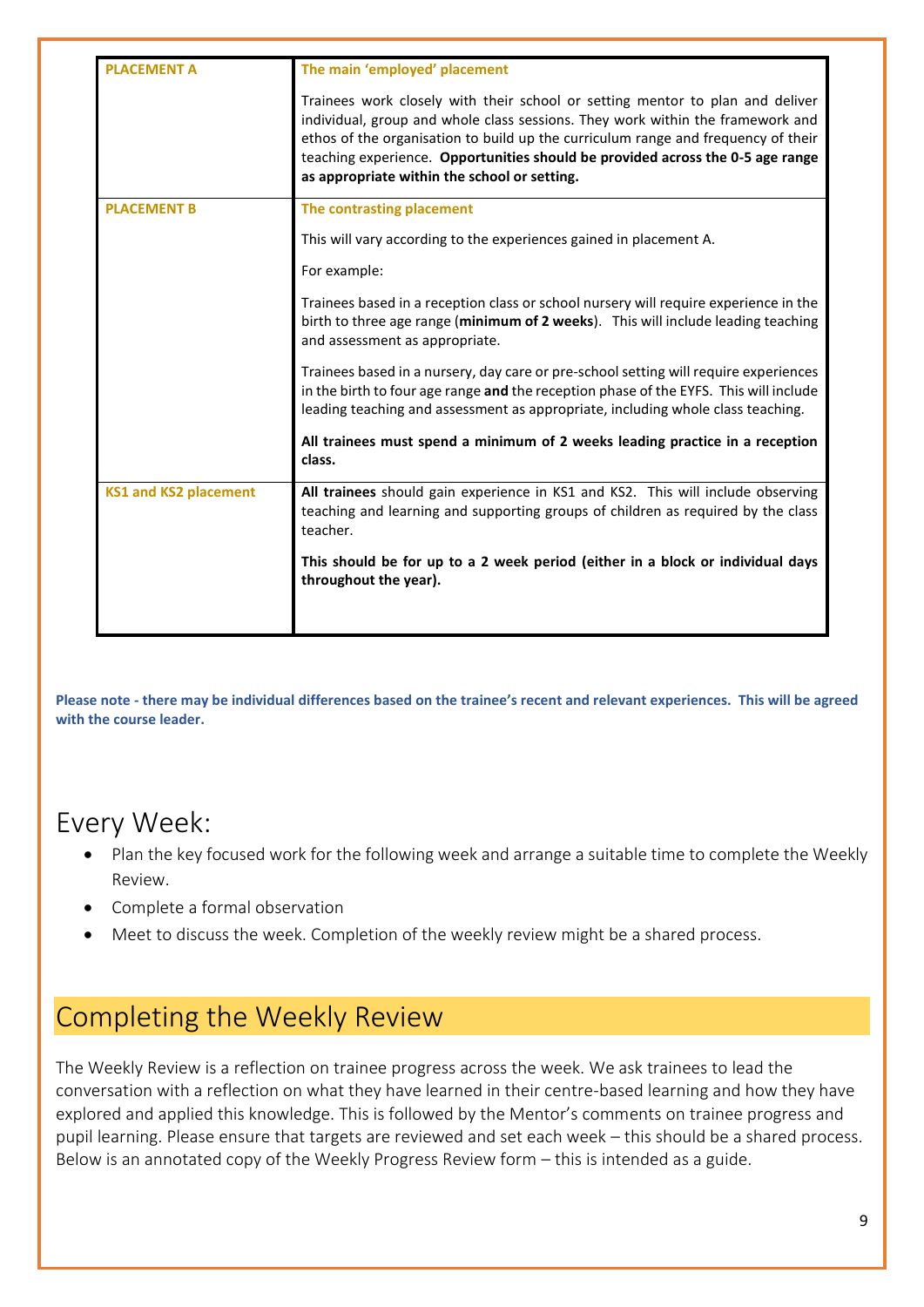# Bright Futures SCITT Weekly Review

| To be completed by Trainee. Reflect on practice across the week.                                                                                                                                                                                                                                                                                                                                            |                                                                                                                                                                        |                                                                                                                                                                                             |                                                                                                                                                                                                                                                        |  |
|-------------------------------------------------------------------------------------------------------------------------------------------------------------------------------------------------------------------------------------------------------------------------------------------------------------------------------------------------------------------------------------------------------------|------------------------------------------------------------------------------------------------------------------------------------------------------------------------|---------------------------------------------------------------------------------------------------------------------------------------------------------------------------------------------|--------------------------------------------------------------------------------------------------------------------------------------------------------------------------------------------------------------------------------------------------------|--|
| <b>Evaluation of</b><br>the trainee<br>impact and<br>outcomes in the<br>following areas                                                                                                                                                                                                                                                                                                                     | Learn<br>What did you learn in<br>centre-based training?                                                                                                               | <b>Explore</b><br>How have you explored<br>this?                                                                                                                                            | <b>Apply</b><br>How have you applied it in<br>the classroom?                                                                                                                                                                                           |  |
| <b>Setting high</b><br>expectations<br><b>Promoting good</b><br>outcomes for<br>children<br>Knowledge of<br><b>Early Learning</b><br>and the EYFS<br><b>Planning of</b><br>education and<br>care<br>Adaptive teaching,<br>responding to the<br>needs of all<br>children<br>Accurate use of<br>assessment<br>Safeguarding and<br>Welfare<br><b>Requirements</b><br>Wider<br>professional<br>responsibilities | Trainee to reflect on key<br>learning points from recent<br>training and record them<br>here<br><b>NOTE: There is no need</b><br>to address all 8 areas<br>every week. | Trainee - record the ways in<br>which you have explored<br>this further. This might<br>include discussions with<br>mentor, further self-directed<br>study, observation of<br>colleague etc. | Trainee - record how you<br>have applied your learning in<br>the classroom. For example,<br>planned for and consistently<br>used a specific range of<br>behaviour management<br>techniques designed to<br>promote positive behaviour<br>reinforcement. |  |
| To be completed by Mentor. What impact has trainee practice had on pupil learning across the<br>week?                                                                                                                                                                                                                                                                                                       |                                                                                                                                                                        |                                                                                                                                                                                             |                                                                                                                                                                                                                                                        |  |
| Mentor to comment on trainee progress across the week. This might include the following:<br>Application of centre-based learning in planning and in the classroom/setting.                                                                                                                                                                                                                                  |                                                                                                                                                                        |                                                                                                                                                                                             |                                                                                                                                                                                                                                                        |  |

- Impact of planning and teaching on pupil learning
- Examples of pro-active response to feedback

#### **Progress on previous targets (Short term and long term targets)**

It is important that reviewing progress against trainee targets is a shared process. Trainees should play an active part in reflecting on progress made as well as planning for further development.

| Areas for Development/ targets (max three per<br>week)<br>Please refer to the trainee impact areas                                                                     | <b>Actions to achieve targets</b>                                             |
|------------------------------------------------------------------------------------------------------------------------------------------------------------------------|-------------------------------------------------------------------------------|
| Targets should be referenced against the key focus<br>areas to ensure progress across the curriculum and<br>also:<br><b>Specific</b><br>$\bullet$<br><b>Measurable</b> | Make sure the trainee understands next steps in<br>order to meet the targets. |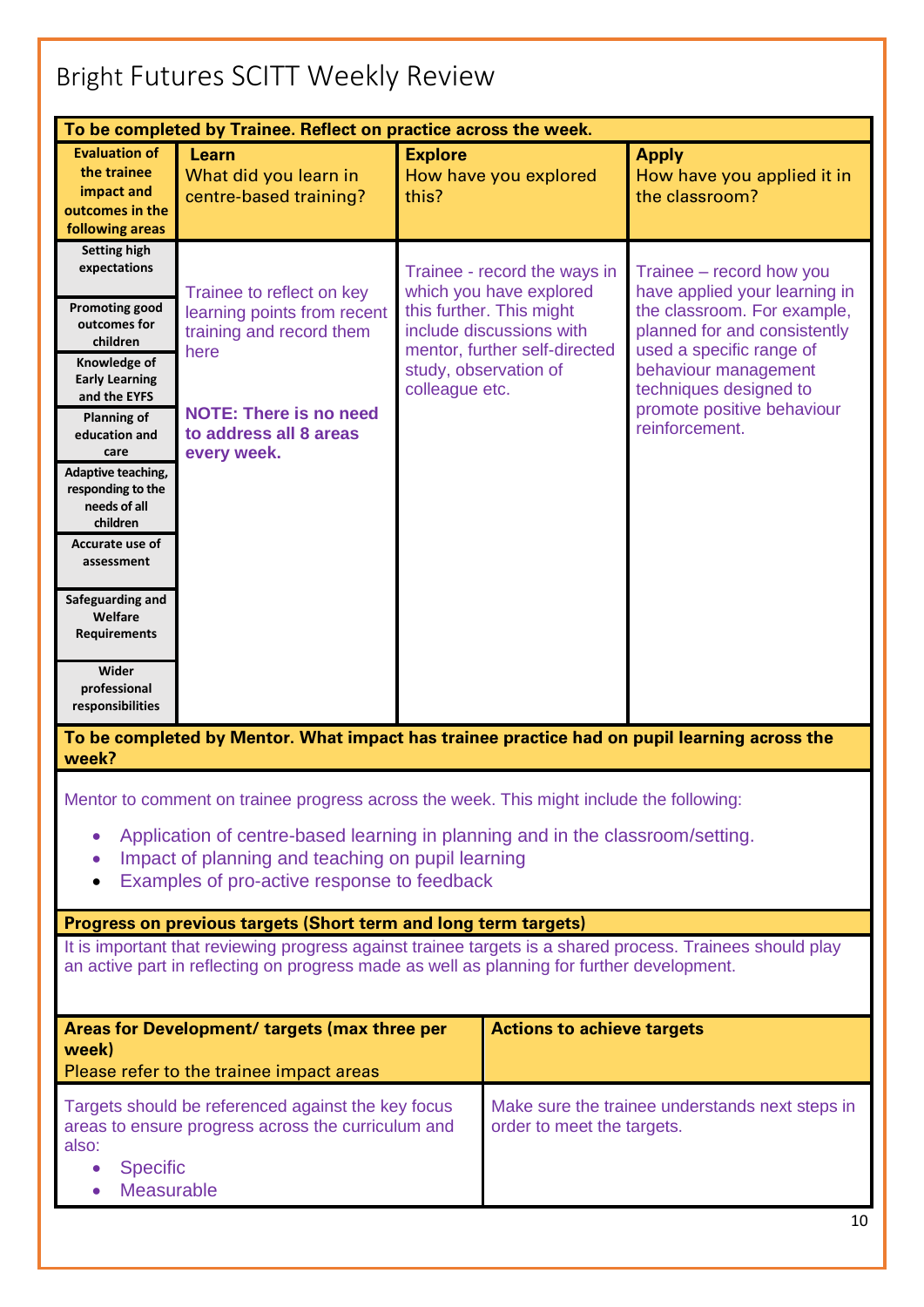| Attainable<br>$\bullet$ |  |  |
|-------------------------|--|--|
| Relevant<br>$\bullet$   |  |  |
| • Time-based            |  |  |
|                         |  |  |
|                         |  |  |

# Quality Assurance and Reporting

A trainee must meet all the Early Years Teachers' Standards at the end of the programme in order to be recommended for Early Years Teacher Status but the Teachers' Standards are no longer used as a developmental or assessment tool during the programme. We do ask you to review trainee's progress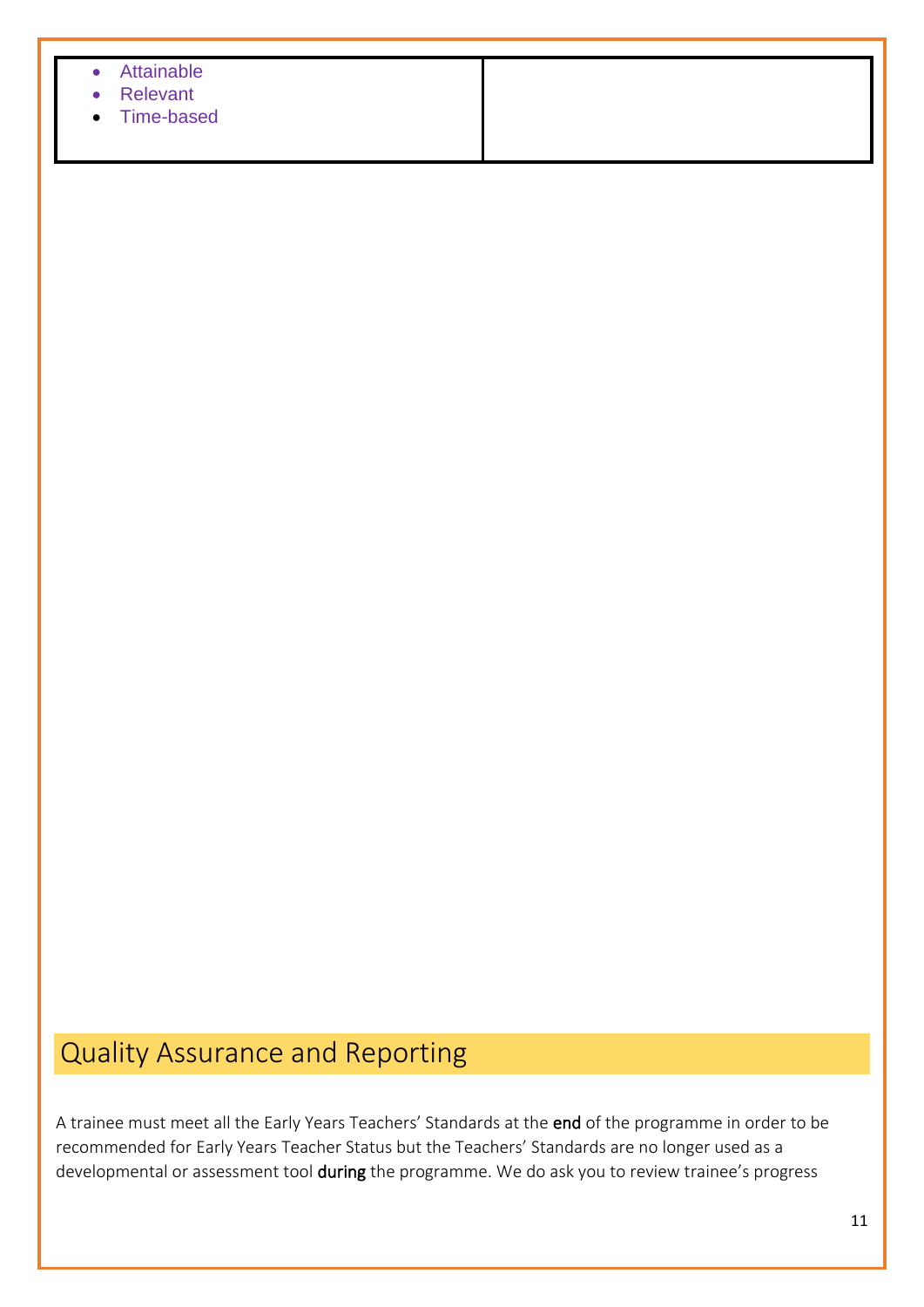towards this at key assessment points. Please consider the point a trainee has reached on the programme when reviewing progress.

We use the following system to indicate whether a trainee is on track to meet the Teachers' Standards at the end of the programme:

| <b>Cause for Concern</b>                  | On Track                                       |
|-------------------------------------------|------------------------------------------------|
| This means that the trainee is not making | Given the point the trainee has reached on the |
| progress even with support.               | programme, are they on track to meet the       |
|                                           | Teachers Standards by the end of the           |
|                                           | programme?                                     |
|                                           |                                                |

Please contact us if you have concerns about progress at any point. Our procedure for addressing concerns is included below in the Seeking Support section. A concern can be raised by either the trainee or the mentor team.

#### Key Assessment Points

| Placement A | Interim Report 1   | WB: 18/10/21 |
|-------------|--------------------|--------------|
|             | Summative Report 1 | WB: 6/12/21  |
| Placement B | Interim Report 2   | WB: 7/2/22   |
|             | Summative Report 2 | WB: 14/3/22  |
| Placement C | Interim Report 3   | WB: 2/5/22   |
|             | Summative Report 3 | WB: 6/6/22   |

\*\*Please note that at times and due to reasons out of our control there might be a need to make minor adjustments to the schedule above.

# Reporting Reminders

The SCITT Co-ordinator will contact you in advance of the assessment date with a copy of the form. Please contact Christine Sorensen with any reporting queries. CSorensen@bright-futures.co.uk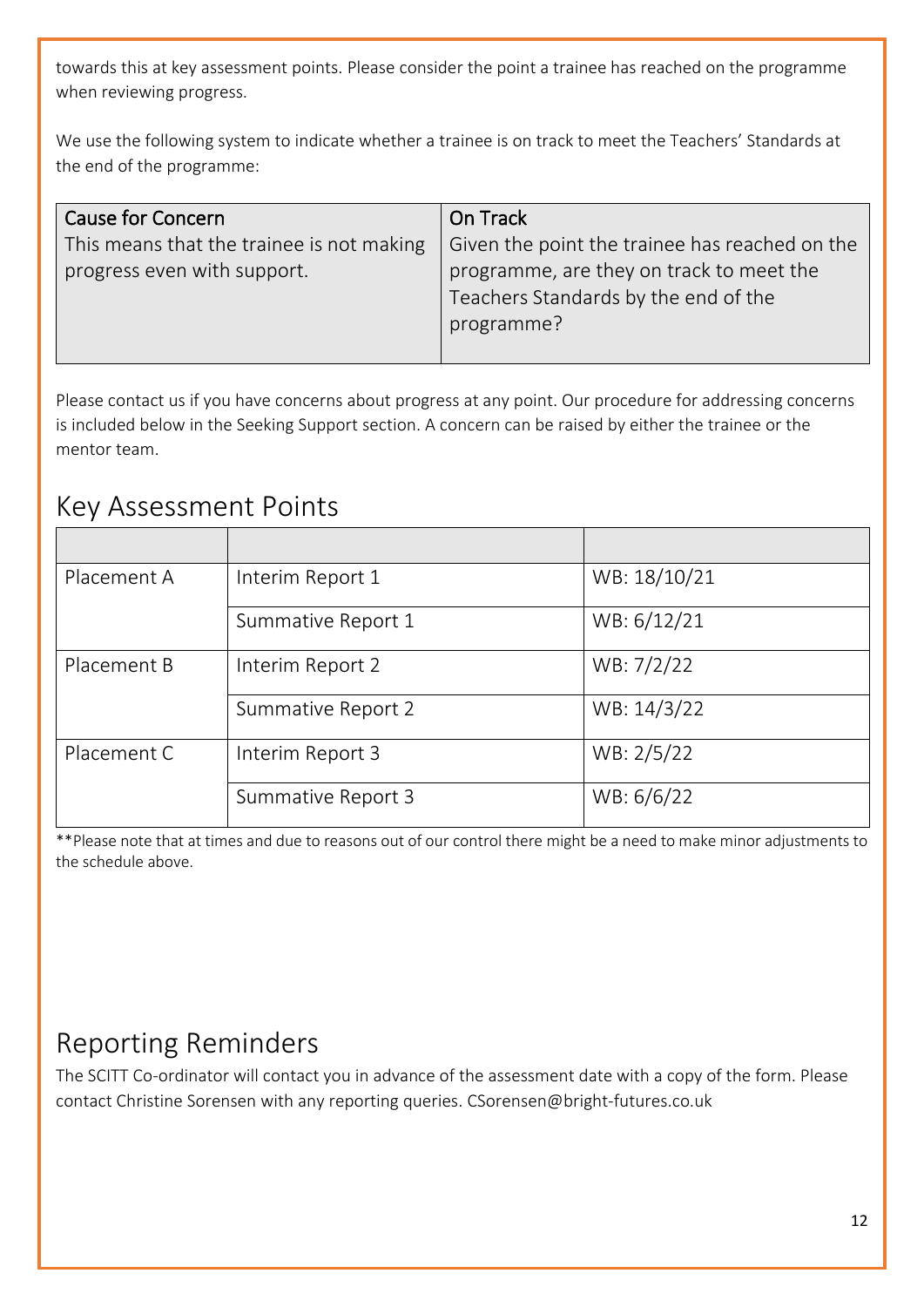### Interim Report

The interim report should take place at the midway point of the placement. This will be sent to your mentor by the SCITT Co-ordinator, Christine Sorensen. The report should reflect progress at this time.

### Summative Report

At the end of each placement, trainees should complete their section of the summative report form, reflecting on their own progress against the Core Development Areas. The trainee section should be completed and sent to the mentor *one week* before the final mentor meeting allowing time for the mentor to complete his/her section.

All reports are reviewed and moderated. The final summative report is used to inform the trainee's recommendation for EYTS and must indicate that a trainee has met all the Teachers' Standards. Any concerns regarding this must be flagged to the Course Lead in advance of the report submission.

# Collaborative Progress Reviews (CPR)

Collaborative Progress Reviews take place twice across the year. You will be contacted by the Course Lead or a colleague from an alliance school. A suitable time and date for your visit will be arranged with you and your mentor. The person carrying out your CPR visit will ask to observe a lesson and follow up with a discussion with mentor and trainee. You may be asked to have planning or other documents available for the visit. If this evidence is electronic, please arrange to make specific documents available. This visit is an opportunity to review your progress with you and your mentor and to ensure that your training needs are being met. It is not an assessment.

# Pupil Learning

In collaboration with your mentor, you are responsible for ensuring that pupils make progress as a result of your teaching. By setting intelligent objectives and making effective use of both formative and summative assessment, you should be able to demonstrate that you are making a significant contribution to the learning and understanding of the children in your group/class.

# Evaluation of Early Years Teacher Status (EYTS)

Naturally Occurring Evidence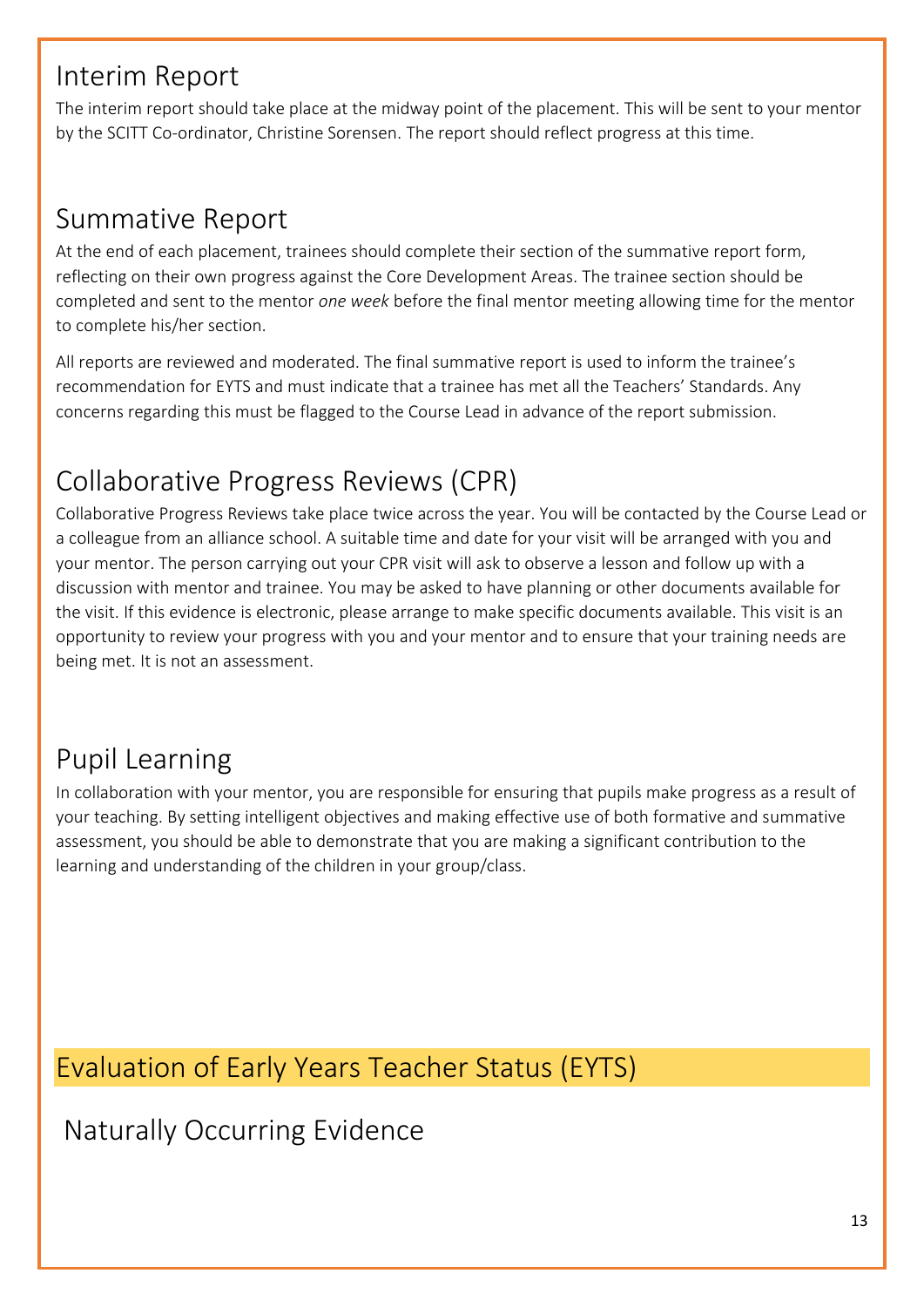Trainee development is supported during the SCITT year through training, classroom experience, professional dialogue and self-reflection. Over the course of the programme, trainees will naturally acquire evidence of their development from a range of sources. Our approach to evidence gathering is designed to reduce workload and to be meaningful to the trainee. Here are a range of evidence types you are likely to gather:

| Lesson Plans                      | Weekly Reviews*                        | Subject knowledge<br>development/CPD |
|-----------------------------------|----------------------------------------|--------------------------------------|
| Interim and<br>Summative Reports* | <b>Naturally Occurring</b><br>Evidence | Pupil tracking or<br>assessment      |
| Reflective journal                | Examples of pupil<br>work              | Wider school<br>engagement           |

You might choose to collate your evidence in a file or digitally. We ask you to retain evidence to support dialogue about your professional development at the end of the programme.

\*You must retain copies of your Weekly Reviews and Placement Reports.

### The Reflective Journal

This is a personal journal to record your reflections for the duration of your SCITT year (and even beyond). Your reflections may include the following: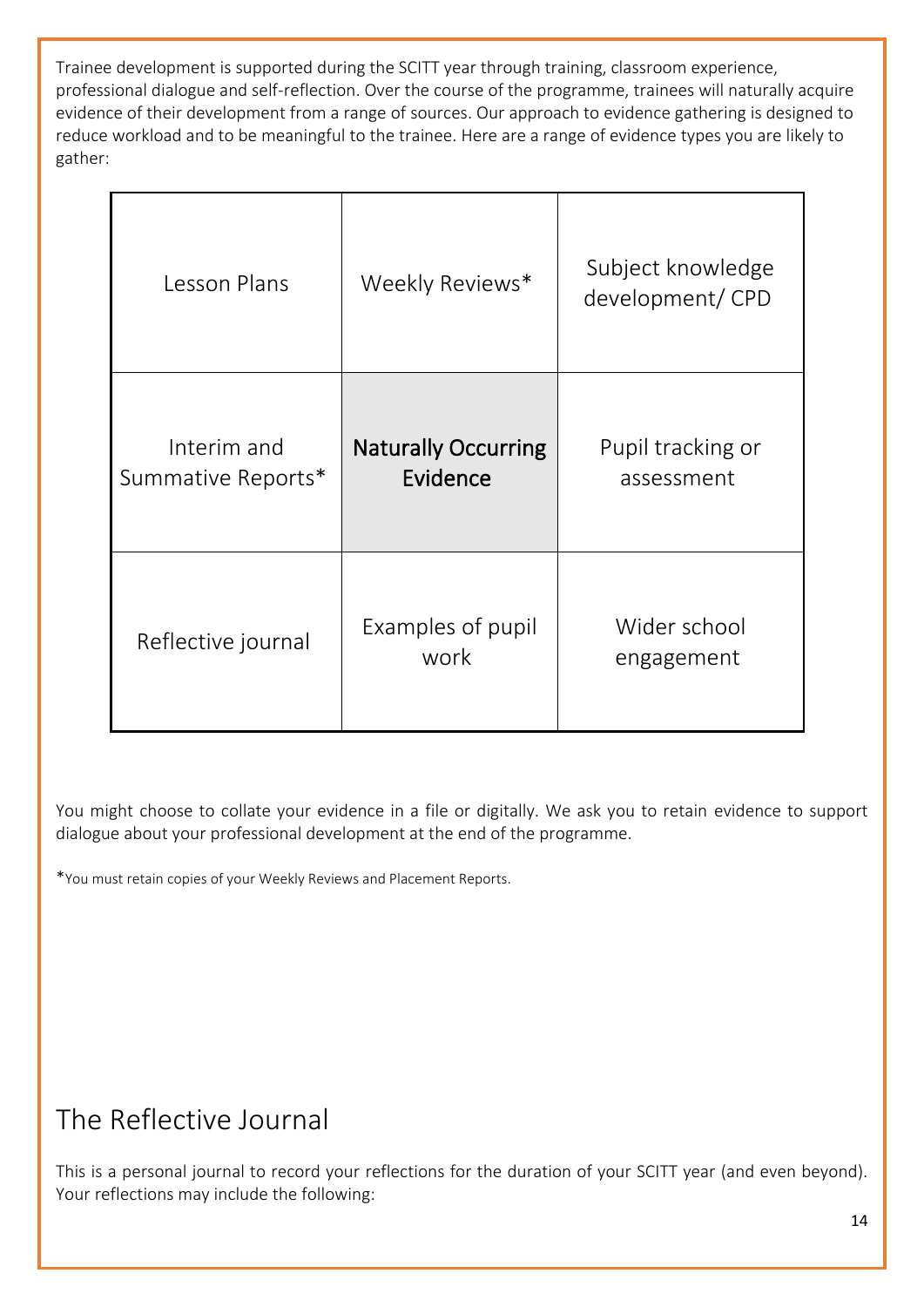- Reflection on a specific lesson based on what you have taught
- Reflections of 'good' practice observed within the school
- Reflection on a 'critical' incident (positive or negative) and how the incident made you consider your teaching practice
- Specific aspects of practice you wish to reflect upon, (e.g. an effective behaviour strategy that you intend to use in your practice)
- Response to research/articles/school policies
- Reflection on pupil progress this could be a group of children, individual children, SEND and other targeted groups such as pupil premium as well as other support and intervention groups

**Please note - whilst this journal is private, under GDPR all individuals should be anonymised.** 

# Fundamental Maths and English Proficiencies

Trainees are expected to demonstrate proficiency in Fundamental Maths and English by the end of the SCITT course. You will have the opportunity to assess your fundamental skills and address any gaps you might identify. It is a requirement of accreditation that you are able to demonstrate proficiency in fundamental Maths and English in order to be recommended for Early Years Teacher Status.

### Seeking support

We aim to conduct ourselves with fairness and integrity towards our trainees and partner schools. Our support procedure allows all partners (SCITT lead, mentors and trainee) to have a voice and to be treated fairly. A clear support procedure means that all partners are fully informed at each step of the process. We are committed to working in an inclusive way and treating all partners with respect.

|         | Stage 1                                                                                          |  |  |  |
|---------|--------------------------------------------------------------------------------------------------|--|--|--|
| Concern | Stage 1 is an informal stage in the support process                                              |  |  |  |
|         | Concerns raised by Mentor or Trainee                                                             |  |  |  |
|         | Contact Early Years Lead at an early stage                                                       |  |  |  |
| Action  | Preliminary ONLINE meeting – Early Years Lead, Mentor and Trainee                                |  |  |  |
|         |                                                                                                  |  |  |  |
|         | Discuss concerns raised.                                                                         |  |  |  |
|         | Agree SMART targets and identify action steps                                                    |  |  |  |
|         | Date set for review and observation to be carried out by Mentor                                  |  |  |  |
|         |                                                                                                  |  |  |  |
|         | All partners to agree to the expectation that action steps will be taken to address the concerns |  |  |  |
|         | raised.                                                                                          |  |  |  |
| Review  | Mentor to observe lesson on agreed date, review targets and feed back to Early Years Lead. If    |  |  |  |
|         | concerns are ongoing, Early Years Lead will initiate Stage 2.                                    |  |  |  |
|         |                                                                                                  |  |  |  |
|         |                                                                                                  |  |  |  |
|         | Stage 2                                                                                          |  |  |  |
|         |                                                                                                  |  |  |  |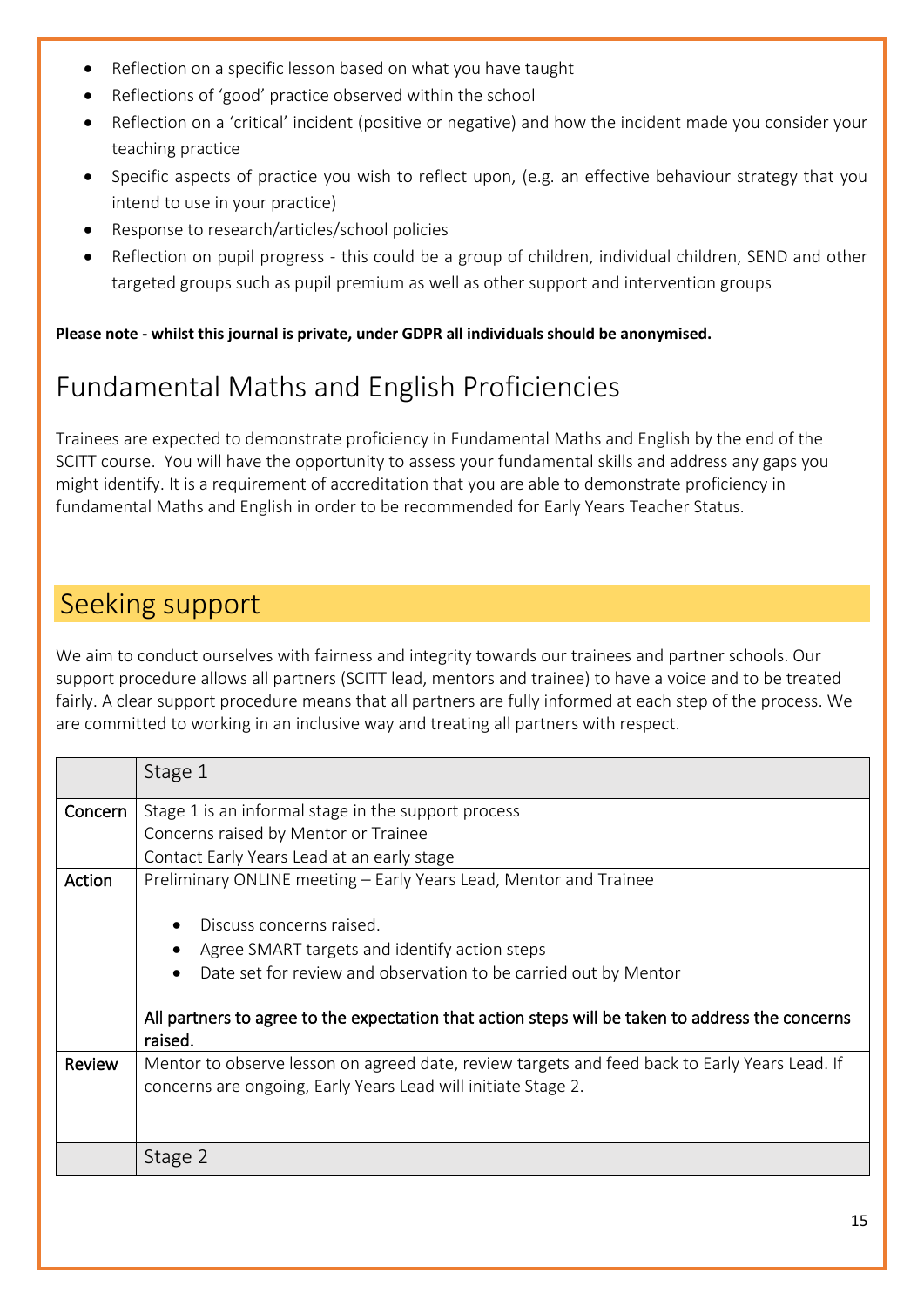| Concern       | Stage 2 is a formal stage in the support process                                                                                                |  |  |  |
|---------------|-------------------------------------------------------------------------------------------------------------------------------------------------|--|--|--|
|               | A formal support plan will be put in place in response to ongoing concerns not addressed at                                                     |  |  |  |
|               | Stage 1.                                                                                                                                        |  |  |  |
| Action        | ONLINE meeting with Early Years Lead, Trainee and Mentor                                                                                        |  |  |  |
|               | Identify appropriate support measures - might include additional training, planning<br>support, adjusted workload etc.                          |  |  |  |
|               | Expectation set that additional support must result in progress                                                                                 |  |  |  |
|               | Plans put in place for additional support                                                                                                       |  |  |  |
|               | SMART targets set with action steps                                                                                                             |  |  |  |
|               | Review date set                                                                                                                                 |  |  |  |
|               | Trainee to be made aware of next steps should support plan not lead to progress                                                                 |  |  |  |
|               |                                                                                                                                                 |  |  |  |
|               | All partners to view and sign the support plan.                                                                                                 |  |  |  |
| <b>Review</b> | Copy of support plan to be shared with mentor and trainee and signed by all partners. This will<br>be retained as part of the student's record. |  |  |  |
|               |                                                                                                                                                 |  |  |  |
|               | Stage 3                                                                                                                                         |  |  |  |
| Action        | Early Years Lead to carry out observation                                                                                                       |  |  |  |
|               | Review meeting to follow with trainee and mentor.                                                                                               |  |  |  |
| Review        | Review lesson, actions and targets<br>$\bullet$                                                                                                 |  |  |  |
|               | Trainee must demonstrate that targets have been addressed and progress made in order<br>$\bullet$                                               |  |  |  |
|               | to retain a place on the programme                                                                                                              |  |  |  |
|               |                                                                                                                                                 |  |  |  |
| <b>Notes</b>  |                                                                                                                                                 |  |  |  |
|               |                                                                                                                                                 |  |  |  |

An Early Years Teacher trainee should have opportunities to work across the 0-5 age range as appropriate within the school or setting.

All trainees must spend a minimum of 2 weeks leading practice in a reception class.

All trainees should gain experience in KS1 and KS2 for up to 2 weeks.

If targeted support does not result in progress, the trainee may be invited to a meeting with the SCITT Director to discuss their position.

# Other sources of support

Placement issues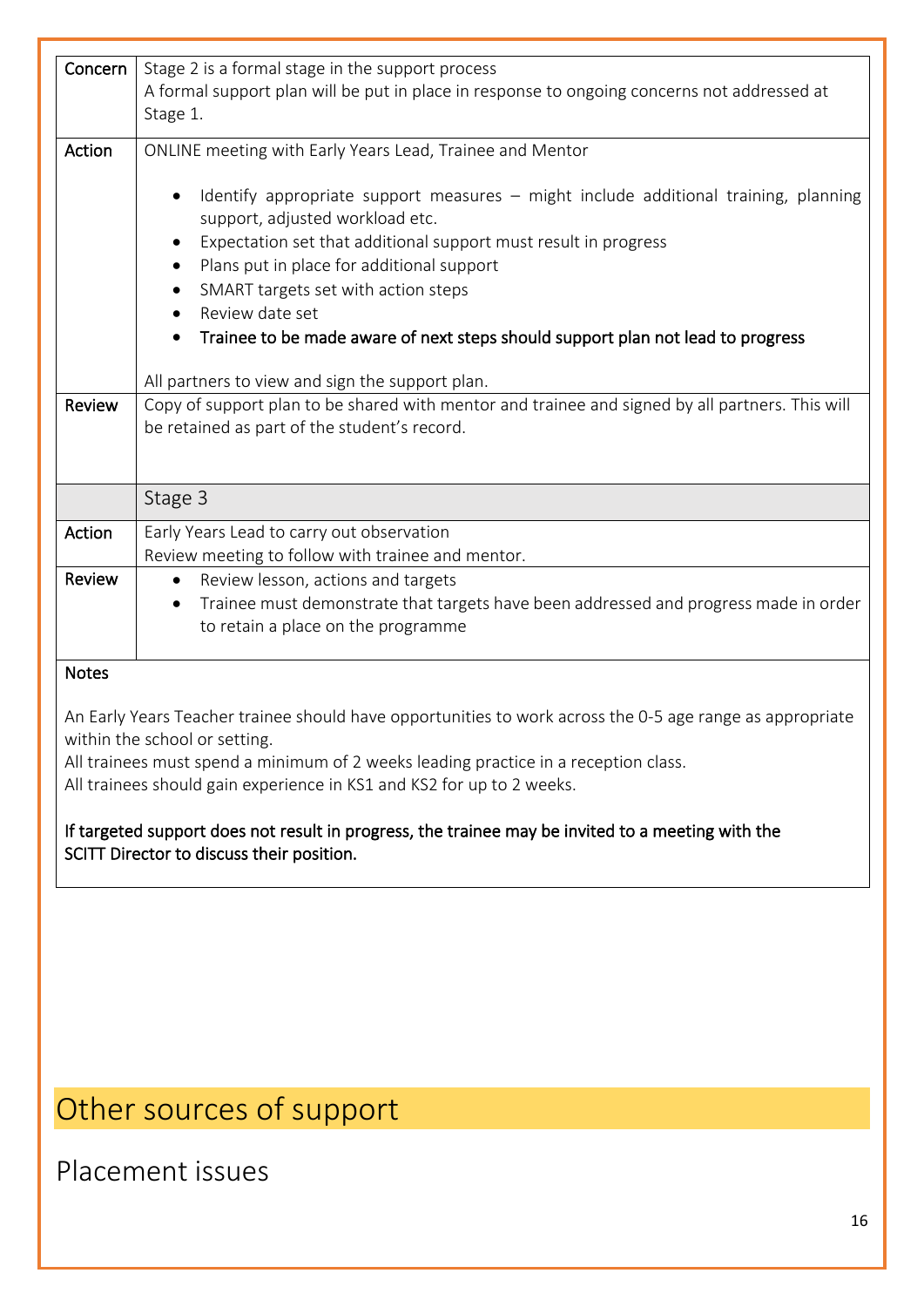We like to be fully approachable at the Bright Futures SCITT. The following guide should help you to select the right person to contact should you have any questions or concerns. If you encounter an issue while on placement, please do the following.

- Check the SCITT Handbook
- Check FAQs on Teams
- Speak to your mentor in the first instance and seek a resolution.
- If the matter is not resolved, contact the Early Years Lead who will support you in addressing the matter with your placement school/setting.

Professional conversations can be challenging sometimes, and we are happy to support you in developing this skill.

# Financial, medical or personal issues

If you encounter financial, medical or personal issues during your training year, please contact Hilary Langmead-Jones (HLangmead-Jones@bright-futures.co.uk) to discuss your concerns. You will then be referred to the right person to support you - Subject Lead, SCITT Director and/or an Occupational Health Advisor.

### Issues concerning reporting & evaluation arrangements

For queries regarding interim or summative reports or internal SCITT evaluations, please contact Christine Sorensen, SCITT Co-ordinator [CSorensen@bright-futures.co.uk.](mailto:CSorensen@bright-futures.co.uk)

# Guidance for Trainees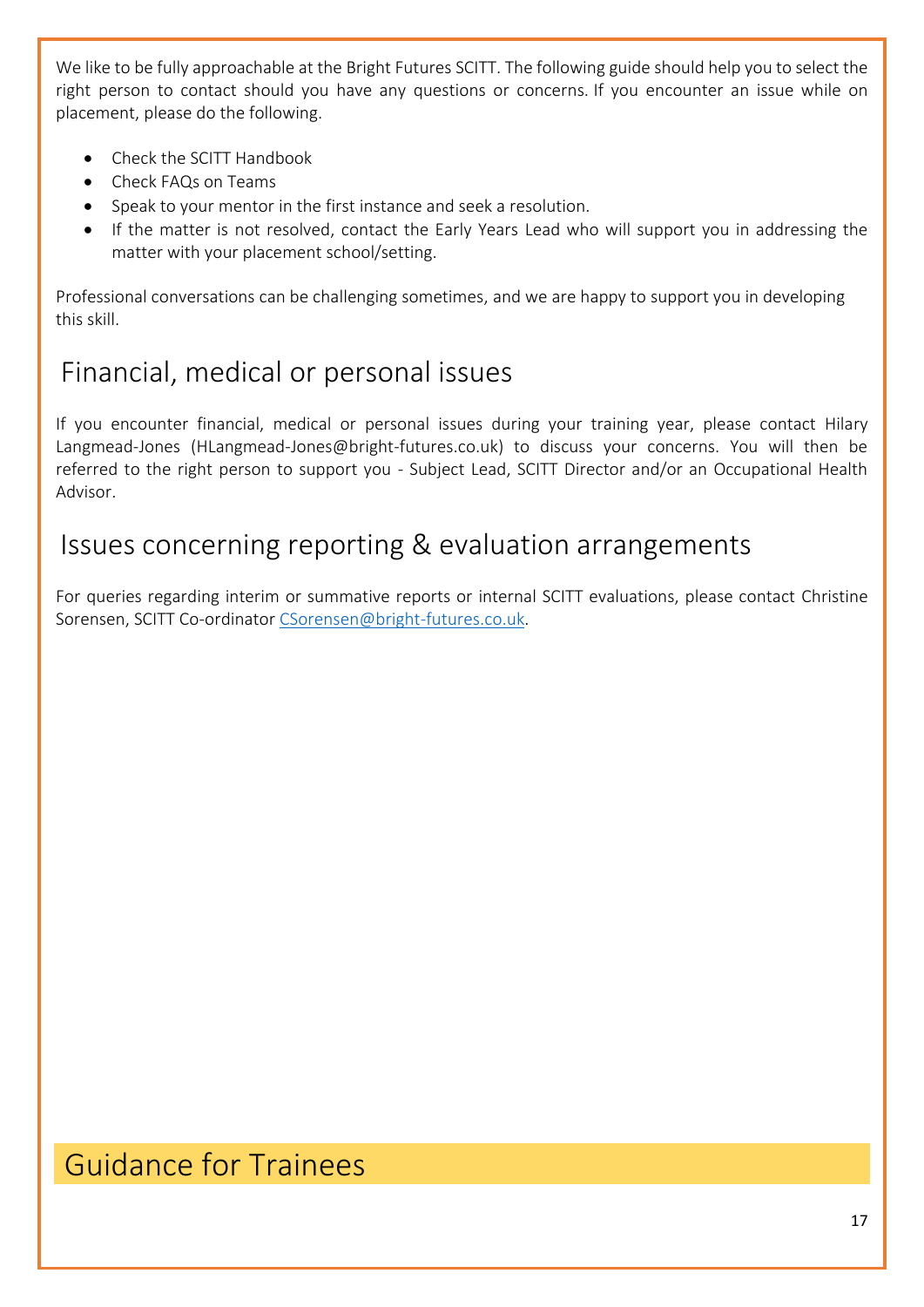### Attendance

Attendance and punctuality are important indicators of professional values and practice. All trainees are expected to achieve full attendance during professional placement and will be granted authorised absence from school/setting only in exceptional circumstances. The SCITT Attendance Policy is available on Microsoft Teams.

- Please update the Attendance Tracker on Microsoft Teams at the end of each week. Absence must be recorded on the Attendance Tracker using absence codes.
- Please maintain a paper Attendance Record during placement. This should be signed each week by the mentor and returned to Christine Sorensen [\(csorensen@bright-futures.co.uk\)](mailto:csorensen@bright-futures.co.uk) at the end of each placement.
- For unexpected absence a trainee must inform the SCITT Manager and the Course Leader by 8.30am on each day of absence, and your Mentor by the time specified in school/setting attendance policies or 8.30am, whichever is the earlier. (Please adhere to your school/setting policy if it differs slightly from the above).

### Absence for interviews

Please note that attendance may include some time out of school for interviews. We would ask trainees to be mindful of reducing the time and the disruption caused to their classes as much as possible. Observation visits to schools prior to job applications or interview will not be counted as authorised absence and should be conducted after the end of a school day.

# Appropriate dress and behaviour

Trainees must present themselves in an appropriate and professional manner when on placements. It is expected that trainees will treat pupils and colleagues with respect and dignity and will endeavour to make a positive contribution to the ethos of their placement setting. Trainees should familiarise themselves with the dress code for their placement school/setting.

# E-safety and social media

As a professional in training, trainees need to be mindful of their 'footprint' on social media sites. This is necessary both to model professionalism to the schools supporting their placement training and to protect themselves from any personal repercussions which may hinder their future in the teaching profession. Trainees should familiarise themselves with the school e-safety code for their placement school/setting.

# Guidance for Mentors - The Role of the Mentor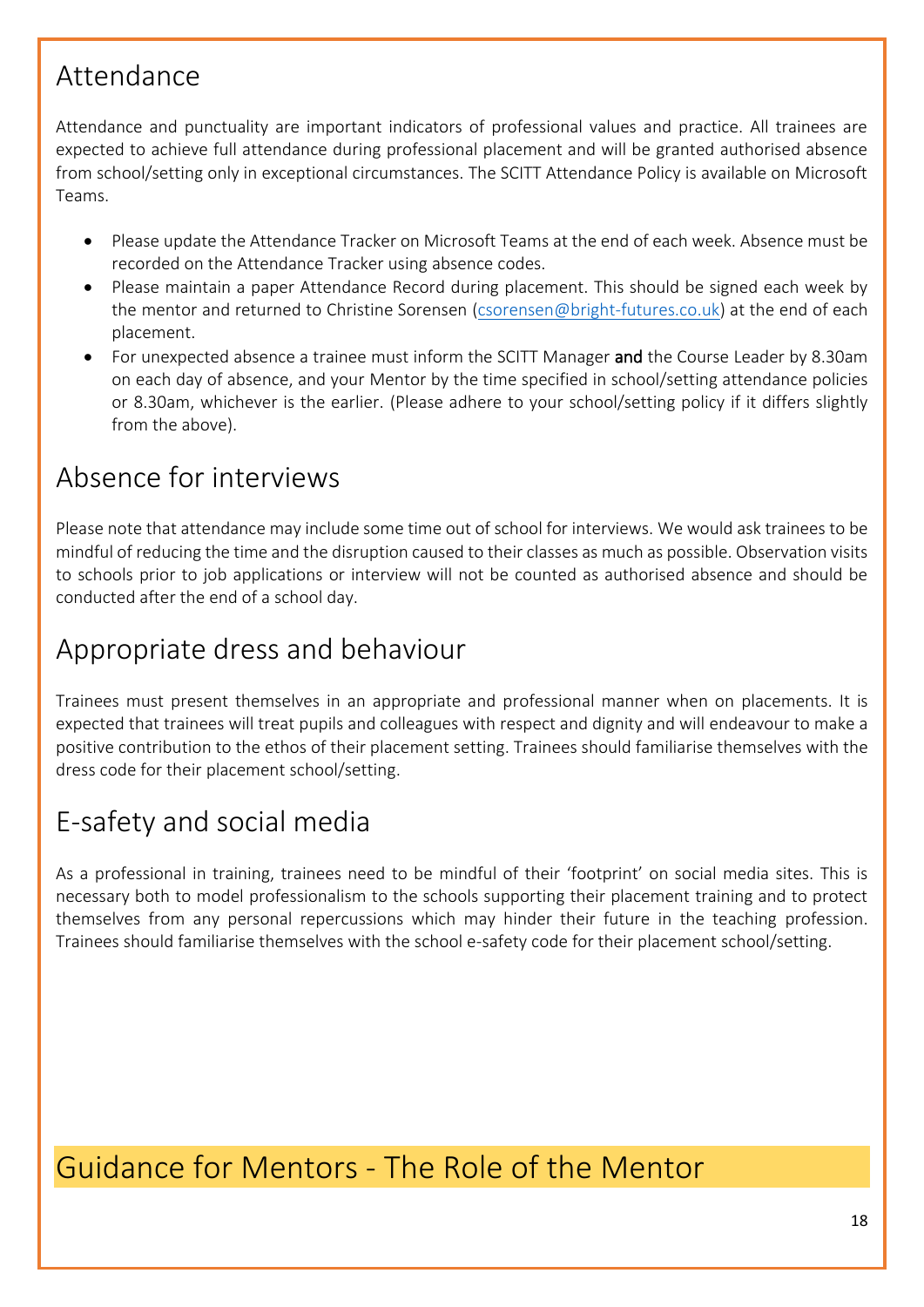The support you give our trainees is vital in ensuring that they are able to make excellent progress in development as teachers. Trainees will begin each placement with a range of starting points in terms of experience and confidence. Please keep this in mind as you support their development.

Your trainee's progress *is under your direction* and you may choose a variety of approaches to support their training which may include joint teaching, joint planning, and observation of teachers in other classrooms as well as discussion of progress.

The expectation is that trainees will become increasingly independent as the SCITT year progresses. Trainee feedback is likely to develop into coaching over time.

The following checklist is designed to help you fulfil this role.

#### The Mentor agrees to:

Weekly

- To ensure trainees have 10% non-contact time for planning and assessment.
- To arrange the trainee's teaching responsibilities in accordance with the programme.
- To monitor trainee attendance during the placement.
- To know the early years teaching standards and apply them to the trainee's every day practice.
- To observe trainee teaching both informally and formally.
- To meet the trainee to discuss weekly progress.
- To review progress against weekly targets and set new ones based on trainee progress.

#### Trainee Progress

- To alert the SCITT Course Lead to concerns about the trainee's progress or professionalism.
- To jointly review trainee progress (including observation and discussion) with the SCITT Course Lead or a SCITT partner.
- To work closely with the SCITT Lead to ensure consistency in the advice given to the trainee.

#### EYFS Subject Knowledge

- To support the trainee in developing their EYFS subject knowledge.
- To identify EYFS subject knowledge priorities for the trainee and alert the trainee to any CPD opportunities that will meet gaps, providing and directing the trainee to appropriate resources that will support the trainees' pedagogical understanding.

#### Assessment and Reporting

- To complete all paperwork required by the SCITT programme.
- To arrange a weekly review meeting with the trainee.
- To complete Interim and Summative reports for the trainee.
- To submit reports in a timely manner.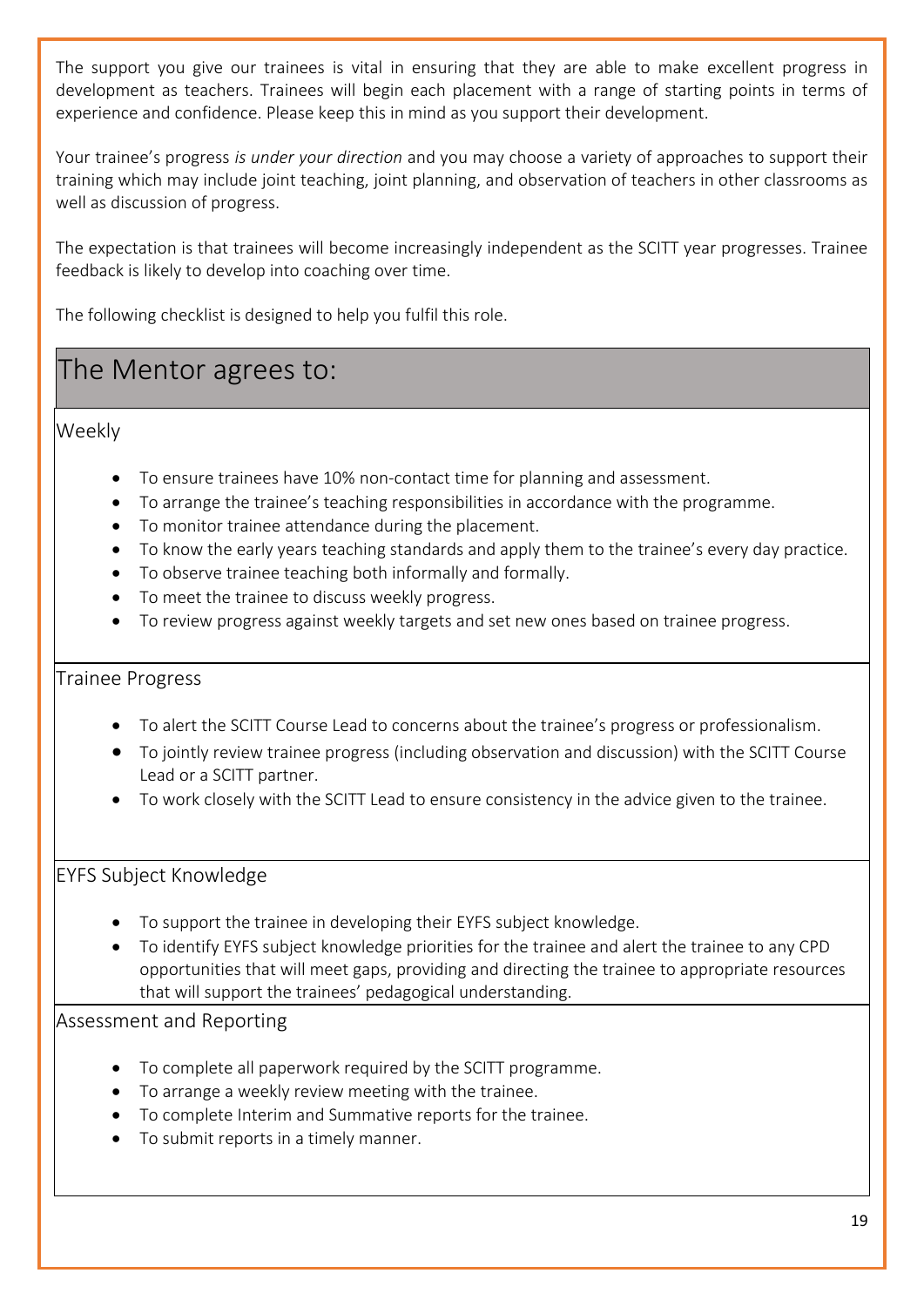#### Professional Development

- To attend mentor training provided by the SCITT.
- To alert the Early Years Lead to their own professional development needs.

# The Role of the Early Years Lead

The Early Years Lead oversees the development of the trainee over the course of the SCITT year. Working in partnership with schools and settings, the SCITT Lead monitors trainee progress and ensures that placements allow for effective trainee development.

# The Early Years Lead will:

Trainee Development

- Oversee trainee development across the SCITT year.
- Work with mentors to ensure that training needs are met.
- Make trainees aware if the school/setting or SCITT have concerns about their progress.

#### Intervention

- If a trainee or mentor has raised concerns about professionalism or progress, the Early Years Lead may visit the school. This visit could be a joint observation, discussion with trainee and/or mentor or trainee development session.
- A record will be made of actions carried out and targets will be set if appropriate.
- A follow up visit may be arranged if appropriate.

#### Partnership

- Communicate regularly with mentors regarding trainee progress and professionalism.
- Work in collaboration with the mentor to ensure that trainee experience on placement is conducive to development.
- Review trainee progress with the mentor.
- Review and discuss Interim and Summative reports with the mentor if necessary.
- Communicate effectively regarding placements.

Collaborative Progress Review